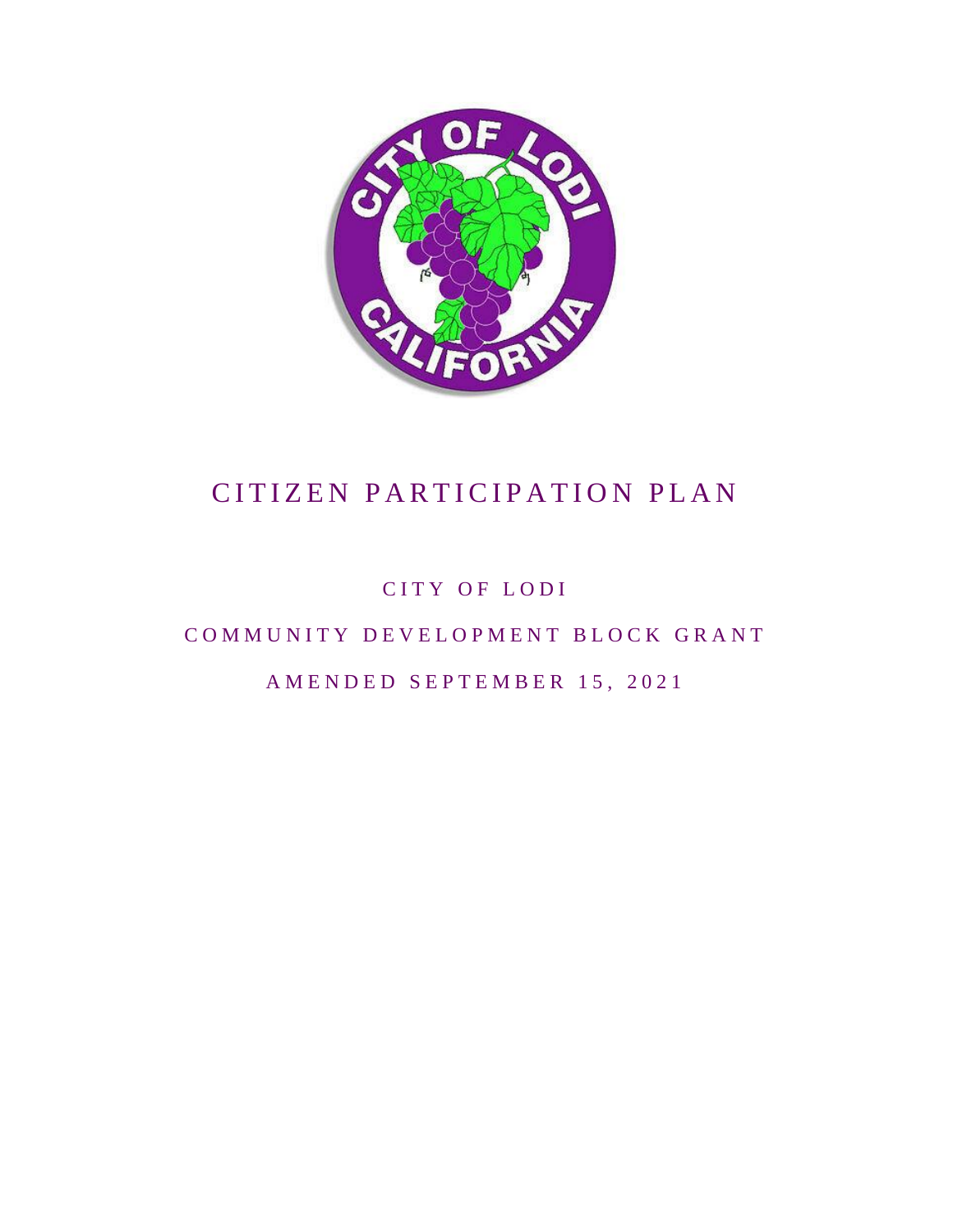## TABLE OF CONTENTS

 $\sim$ 

|      | A.                        |  |  |
|------|---------------------------|--|--|
|      | B.                        |  |  |
|      | C.                        |  |  |
| II.  |                           |  |  |
|      | A.                        |  |  |
|      | B.                        |  |  |
|      | C.                        |  |  |
| III. |                           |  |  |
|      | $A$ .                     |  |  |
|      | B.                        |  |  |
|      | C.                        |  |  |
| IV.  |                           |  |  |
| V.   |                           |  |  |
|      | $A$ .                     |  |  |
|      | B.                        |  |  |
|      | C.                        |  |  |
| VI.  | 9<br>Technical Assistance |  |  |
| VII. |                           |  |  |
|      |                           |  |  |
| IX.  |                           |  |  |
| X.   |                           |  |  |
| XII. |                           |  |  |
|      |                           |  |  |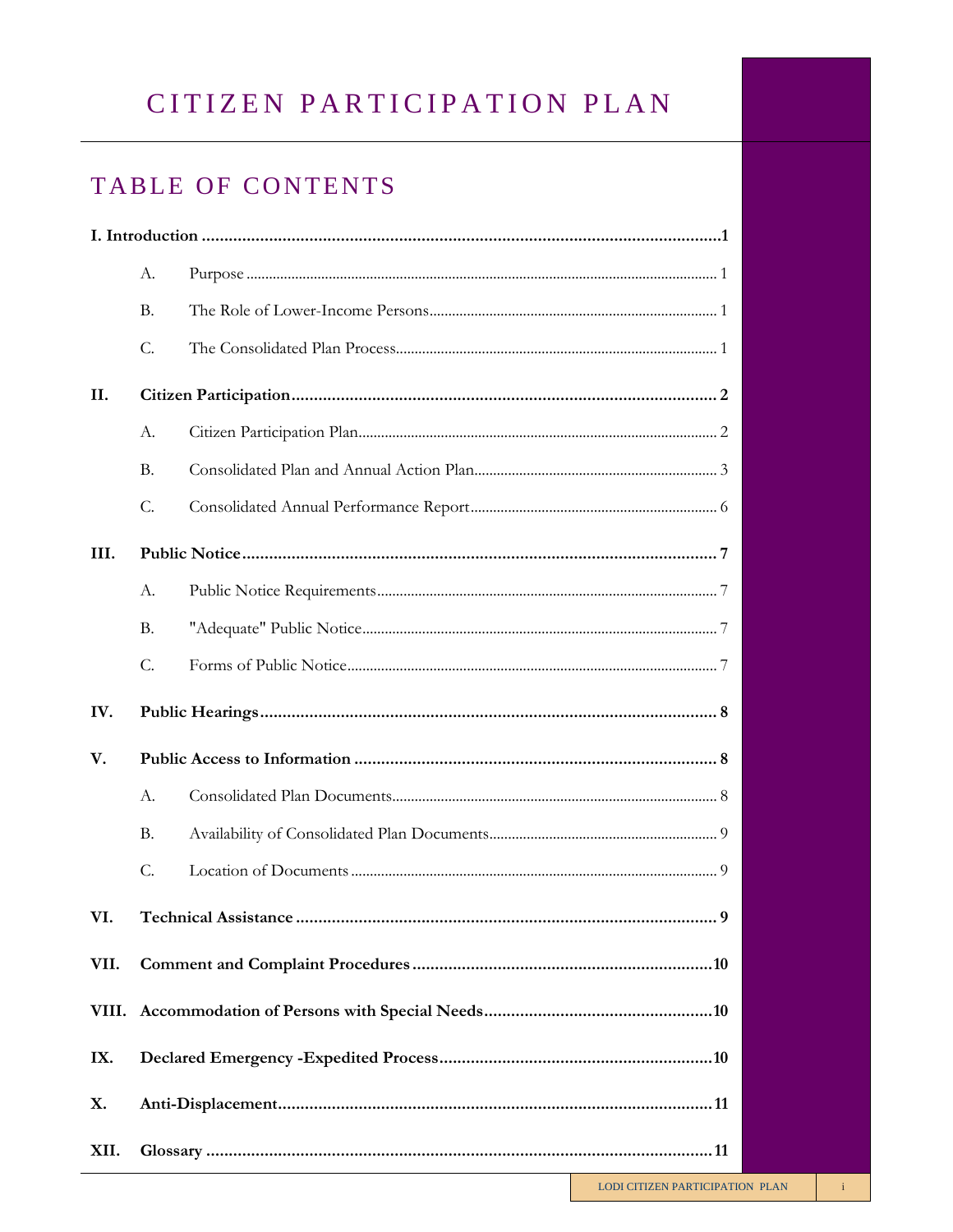### I. INTRODUCTION

The City of Lodi is required by law to have a detailed Citizen Participation Plan, which contains the City's policies and procedures for public involvement in the Consolidated Plan process and the use of Community Development Block Grant (CDBG) funds. This Citizen Participation Plan must be available to the public.

### A. PURPOSE

The law requires that the Citizen Participation Plan both provide for and encourage public participation, emphasizing involvement by low- and moderate-income persons, especially those living in low- and moderate-income neighborhoods. The U.S. Department of Housing and Urban Development (HUD) expects the City to take whatever actions are appropriate to encourage the participation of minorities, persons who do not speak English, and persons with disabilities. These actions will encourage community involvement for both a shared vision of improvement in the community, and for reviewing program performance. Flexible methods of engagement have been incorporated into this Plan that adhere to HUD's request that the City explore techniques that would be most effective. Furthermore, the steps for engagement outlined below are meant to allow the City to be creative in trying new and modern methods of engagement, and any interpretation of these provisions will be viewed in a way that encourages the most effective means of engaging Lodi residents, especially priority groups.

#### B. THE ROLE OF LOWER-INCOME PERSONS

The law declares that the primary purpose of the programs covered by this Citizen Participation Plan is to improve communities by providing decent housing, a suitable living environment, and growing economic opportunities, principally for low- and moderateincome persons.

Since the amount of federal CDBG funds that the City receives each year from HUD is based upon the level of both poverty and substandard housing conditions in Lodi, it is necessary that public participation genuinely involve lower-income residents who experience these conditions. Involvement by low- and moderate-income residents is encouraged at all stages of the process, including needs and activities determination and funding allocation.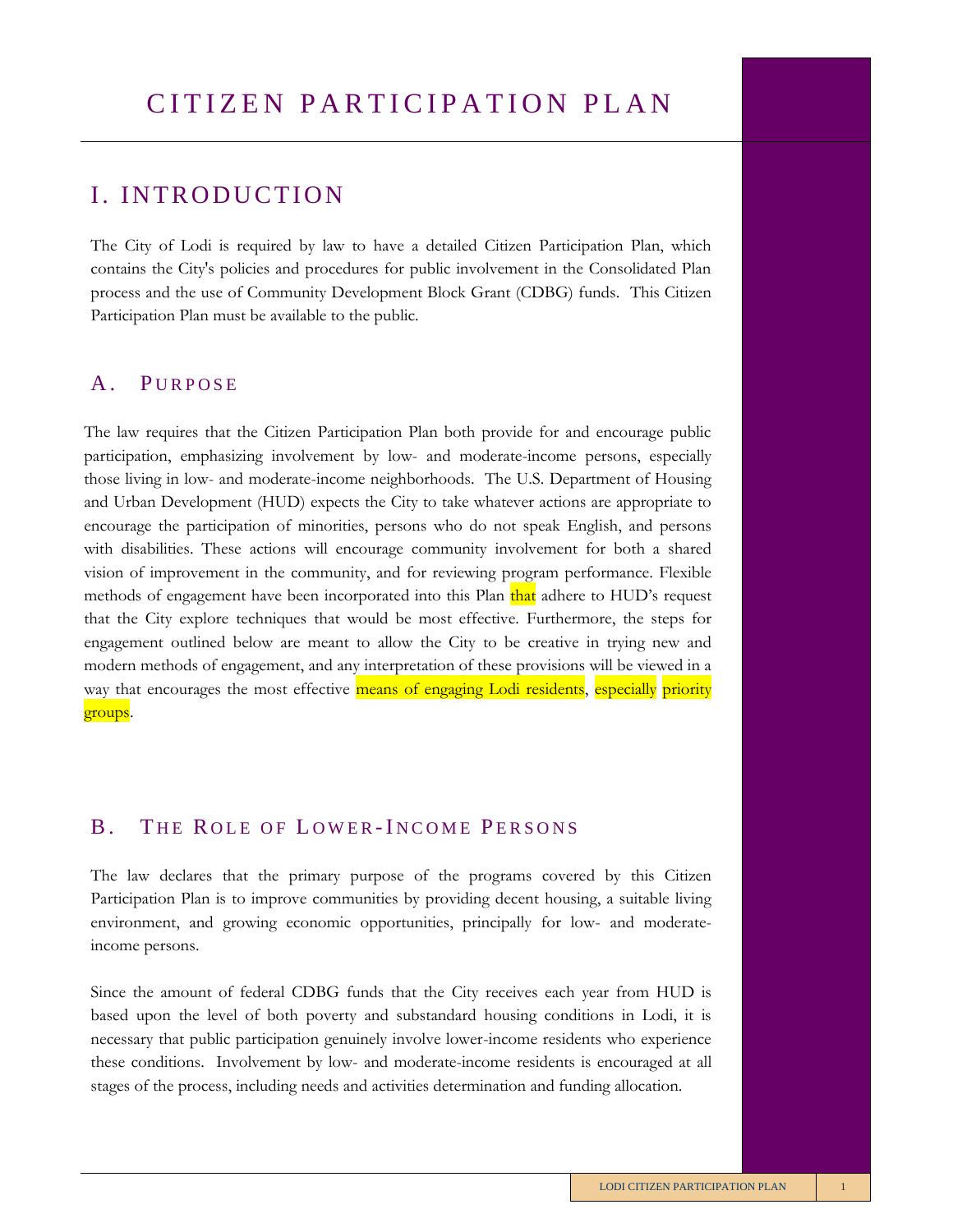#### C. THE CONSOLIDATED PLAN PROCESS

The policies and procedures in this Citizen Participation Plan relate to several stages of action mentioned in law or regulation. In general, these stages or events include the following:

- 1. Identification of housing and community development needs.
- 2. Engagement of the community, including consultations with public and private organizations, during the formation of the Consolidated Plan and Annual Action Plan.
- 3. Preparation of a draft use of funds for the upcoming year called the proposed Annual Action Plan. Initially and every five years thereafter, there will also be the development of a proposed new Five-Year Consolidated Plan, which contains a fiveyear Strategic Plan.
- 4. Formal approval by elected officials of a final Annual Action Plan and/or Five-Year Consolidated Plan.
- 5. On occasion during the year, it might be necessary to change the use of the money already budgeted in an Annual Action Plan, or to change the priorities established in the Five-Year Strategic Plan. When City staff determines the change to reach the substantial threshold, then in that case, a formal Substantial Amendment will be proposed, considered, and acted upon.
- 6. Preparation of analysis of fair housing issues and goals consistent with HUD requirements,
- 7. After a program year is complete a Consolidated Annual Performance and Evaluation Report (CAPER) must be drafted for public review and comment, and then sent to HUD.

## II. CITIZEN PARTICIPATION

### A. CITIZEN PARTICIPATION PLAN

The Citizen Participation Plan is designed to facilitate and encourage public participation in the Consolidated Plan process. In particular, the Citizen Participation Plan seeks to encourage the involvement of low- and moderate-income persons.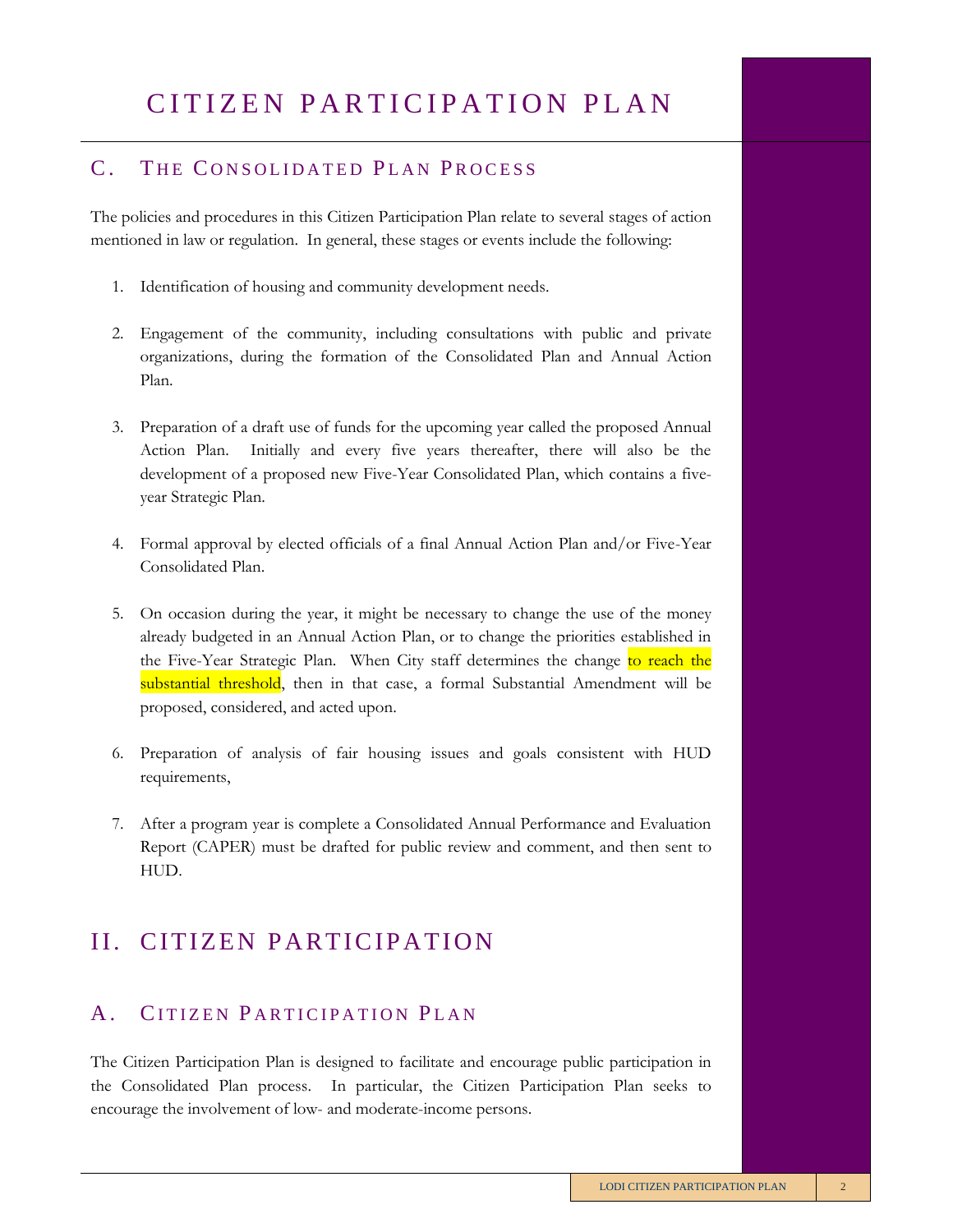The law providing the funds covered by this Citizen Participation Plan calls for improved accountability of jurisdictions to the public. In that spirit and in compliance with the terms of the law, Lodi will use the following procedures for the adoption and any subsequent changes to its Citizen Participation Plan:

- Public notice in the *Lodi News-Sentinel* newspaper, at City Hall, and on the City's website at least 14 days in advance of the Public Hearing. A notice shall also be provided for a 30-day public comment period for which notice on the first day of the 30-day public comment period is sufficient. The City may use additional means of outreach to help disseminate notice of these activities, such as through the City's social media outlets, neighborhood groups, email blasts, and local committees
	- During a 30-day public review and comment period, the document will be available for review at the following locations:
		- Lodi City Hall; and
		- The City's website.

Copies of the document will be available to the public free of charge within seven days of a request.

- A public hearing will be held before the City Council for purposes of gathering community input.
- Adoption by a majority vote of the Lodi City Council.

Any change in the public participation process as outlined in this document will require an amendment to the Citizen Participation Plan. Any amendments will require the same steps as noted above: public notice, public review, a public hearing, and City Council adoption.

#### B. CONSOLIDATED PLAN AND ANNUAL ACTION PLAN

The Consolidated Plan is a five-year plan that identifies the needs of low- and moderateincome persons and areas of the City and sets forth a five-year strategy to address those needs. The Action Plan identifies the specific needs to be addressed each year based on the priorities established in the Consolidated Plan's five-year strategy. The Consolidated Plan must also include an analysis of fair housing issues, and actions the City is taking to affirmatively further fair housing and how its working with its partners as well. The following steps outline the opportunities for public involvement in the Consolidated Plan and Annual Action Plan: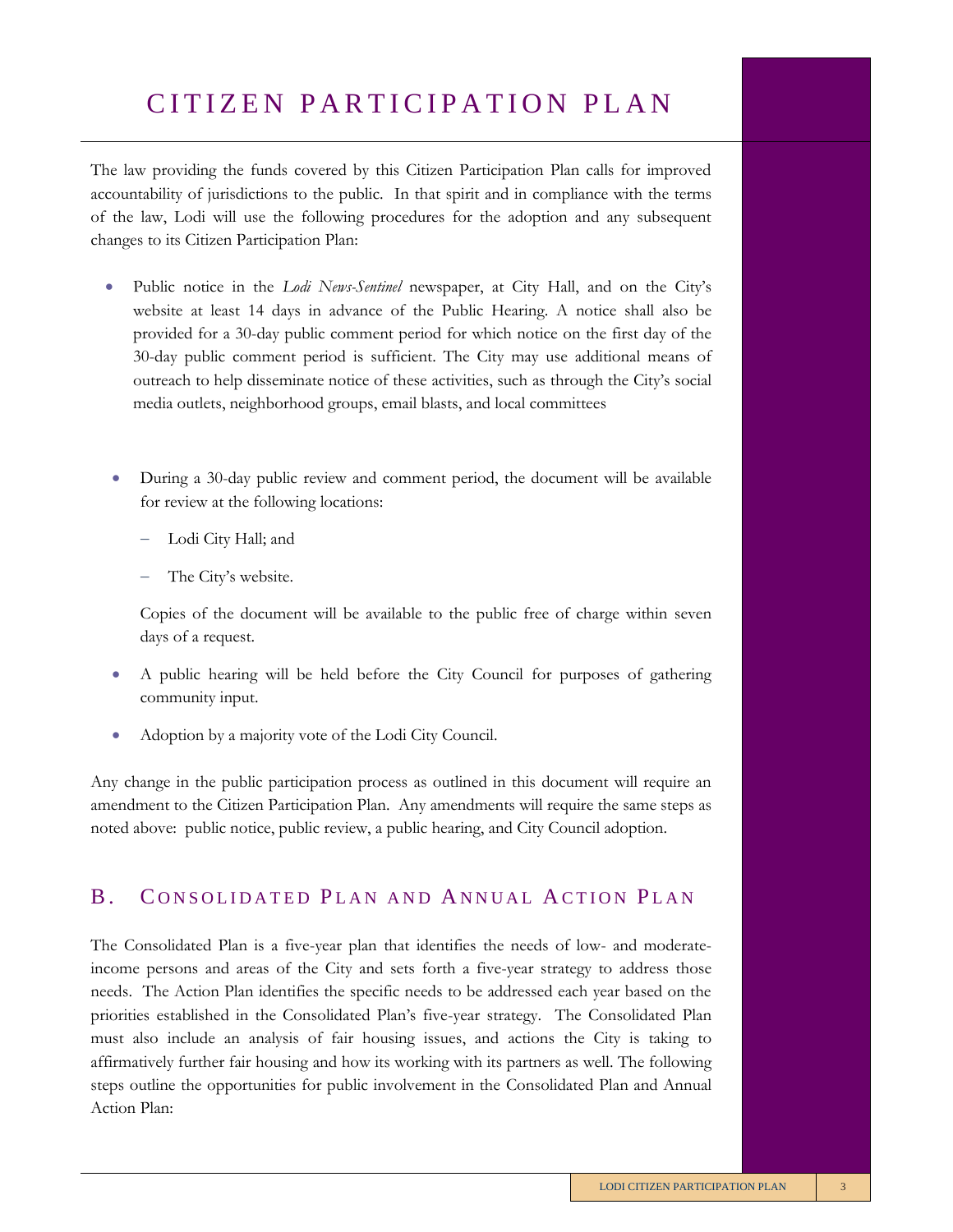#### **1. Preparation**

In order to identify the needs of low- and moderate-income persons and areas of the City, priorities must be set in order to decide which needs should get more attention and more resources than other needs. In order to solicit community input, which is essential to determining these needs and priorities, the City will:

- Consult with local public agencies that assist low- and moderate-income persons and areas, including City staff, State and federal agencies, neighboring local governments, and regional agencies.
- Consult with private agencies, including local non-profit service providers and advocates such as the local public housing agency, health agencies, homeless service providers, non-profit housing developers, social service agencies (including those focusing on services to children, the elderly, persons with disabilities, persons with HIV/AIDS, persons with substance abuse problems, etc.), and organizations that enforce fair housing laws. Consultations shall also include broadband internet service providers, organizations engaged in narrowing the digital divide, agencies whose primary responsibilities include the management of flood prone areas, public land or water resources, and emergency management agencies.
- Consultations will be conducted as outlined in 24 CFR 91.100.
- Publicly notice and conduct one public hearing prior to publishing the draft to solicit input on needs and priorities. So long as it is properly noticed and meets the other requirements of this plan, this public hearing may be held at a meeting location outside of a City Council meeting in order to provide for better access and opportunity for residents to participate, especially lower income persons, such as, a meeting held within the CDBG target area, at the library or service agency, or at a Lodi Improvement Committee meeting. More public hearings may be held to allow for additional time or consideration of public comments.
- On an annual basis, the City will issue a Notice of Funding Availability (NOFA) included as part of its public notice for the community meeting *(referred to as public* hearing in paragraph above) for the Annual Action Plan. The notice will identify the amount of CDBG funds available local agencies with CDBG-eligible activities, if applicable. Technical assistance workshop(s) regarding the funding process will be provided to interested organizations.
- In preparation of the annual action plan and its proposed activities, the City will publicly notice at least one Lodi Improvement Committee meeting. At such meeting or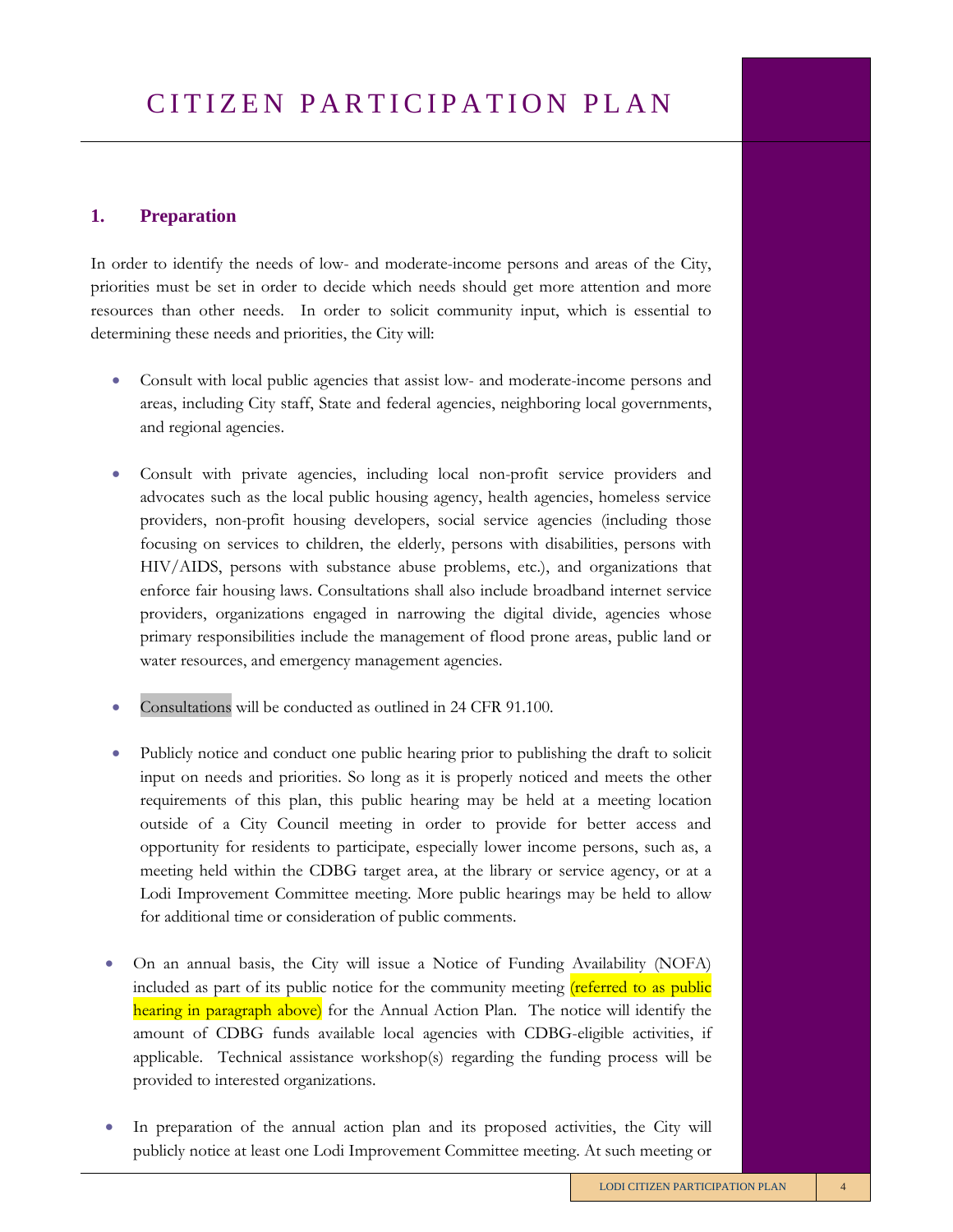meetings, the Lodi Improvement Committee will review the proposed communitybased organization applications, score the applications based on a publicly available scoring rubric that prioritizes community needs, receive input from the public on application scores and allocations, and make a recommendation to City staff and City Council for proposed annual activities and allocations. City Council will have the final approval of annual activities and allocations. The purpose of the Lodi Improvement Committee review is to provide opportunity for the public and stakeholders to weigh in early and often on recommendations for priority needs and activities of the annual action plan prior to final approval by the City Council.

- Develop an assessment of needs in Lodi as well as a strategic plan to address those needs.
- Publicly notice and provide a 30-day review and comment period where a draft of the Consolidated Plan and/or Annual Action Plan will be made available to the public.
- Publicly notice and conduct a second public meeting before the Mayor and City Council prior to adoption of the Consolidated Plan and/or Annual Action Plan for purposes of approving a plan(s). This second public meeting may be held as consent item or regular agenda item if no substantial comment had been received during 30 day review period and if no substantial changes are occurring to the posted draft.
- Throughout the course of the CDBG program year, City staff will periodically provide reports on CDBG program progress at publicly noticed and regularly held Lodi Improvement Committee meetings. These publicly noticed meetings on general CDBG updates are not subject to the noticing requirements in Section III Public Notice below but will follow the City's usual process of noticing for the Lodi Improvement Committee meetings.

Note: Preparation of a fair housing analysis will follow the same community engagement requirements as a Consolidated Plan, as well as, any additional requirements as required by applicable state, federal, or local laws.

#### **2. Adoption**

The City will follow procedures for adoption of Consolidated Plan documents as follows:

- A public meeting before the Mayor and Lodi City Council will be conducted for the adoption of the Consolidated Plan and/or Annual Action Plan.
- In preparing the Final Consolidated Plan and Annual Action Plan, careful consideration will be given to all comments and views expressed by the public, whether given as verbal testimony at the public hearing or submitted in writing during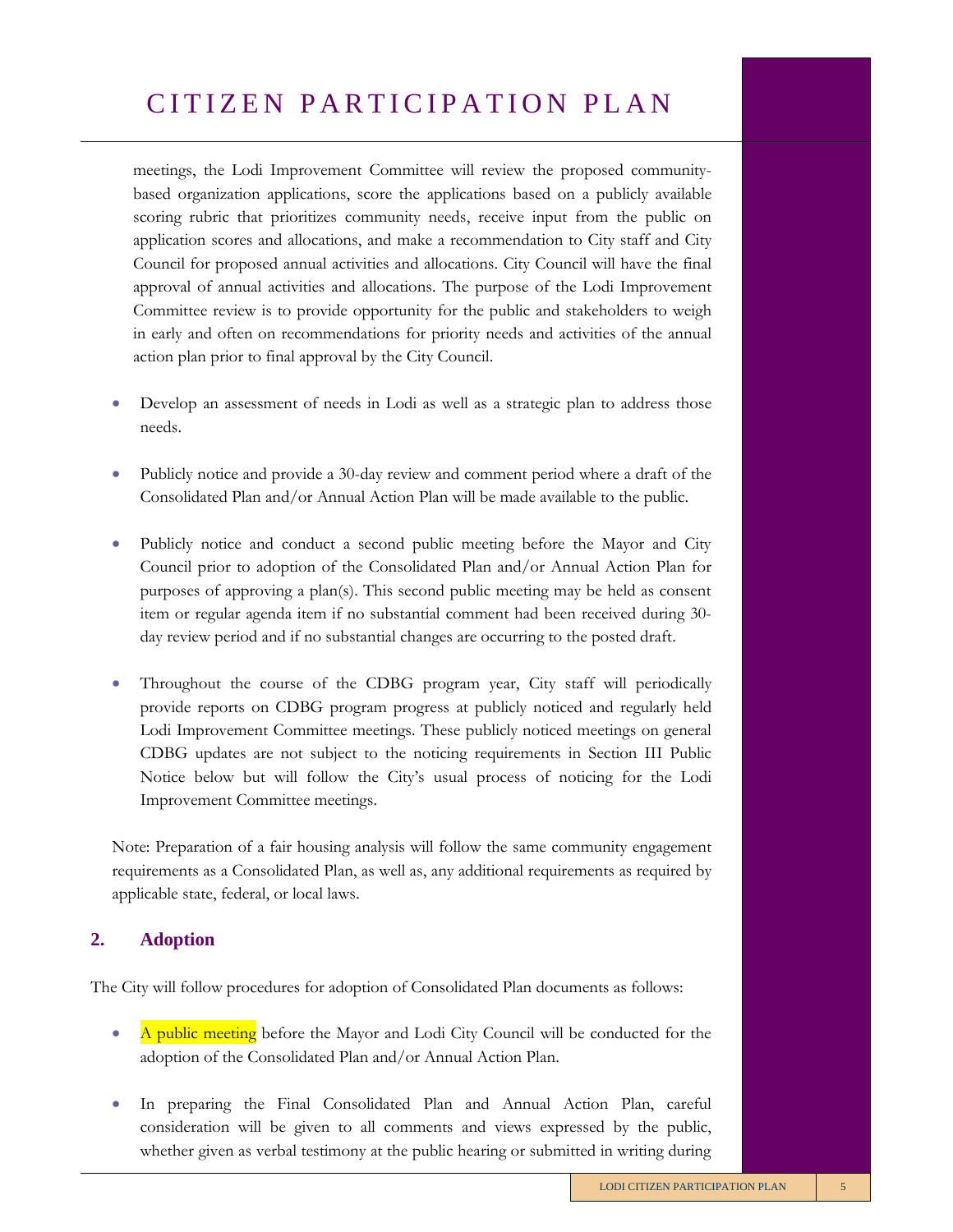the review and comment period. The final documents will have a section that presents all comments and explains why any comments were not accepted.

• At the end of the 30-day comment period, the City Council will consider adoption of the Consolidated Plan and Annual Action Plan. The documents will be adopted by a majority vote of the Lodi City Council at a publicly noticed meeting of the Council.

#### **3. Amendments**

The City will amend the Consolidated Plan or Annual Action plan when:

- 1) changing the allocation priorities or changing the method of distribution of funds
- 2) carrying out an activity that was not previously described in the plan
- 3) changing the purpose, scope, location, or beneficiary of an activity.

If the change to the plans is substantive, then the City will follow the specific community engagement requirements outlined below; otherwise, City staff will process the amendment through internal channels or administratively. A substantive change is defined as:

- A change in the use of CDBG funding, of more than 15 percent of the total grant amount, from one activity to another (i.e., "reprogramming" of CDBG funds).
- Funding of an activity type not described in the Annual Action Plan.
- Changing the priorities contained in the Five-Year Strategic Plan of the Consolidated Plan
- Funding of an activity type not described in the goals or actions of the Consolidated Plan.
- Increasing or reducing the amount allocated to an activity by more than 75 percent, except when the activity is cancelled
- A change in purpose, location, scope, or beneficiary of an activity, unless the new purpose, location, scope, or beneficiary is consistent with the Consolidated Plan Strategic Plan or Annual Action Plan priorities and goals.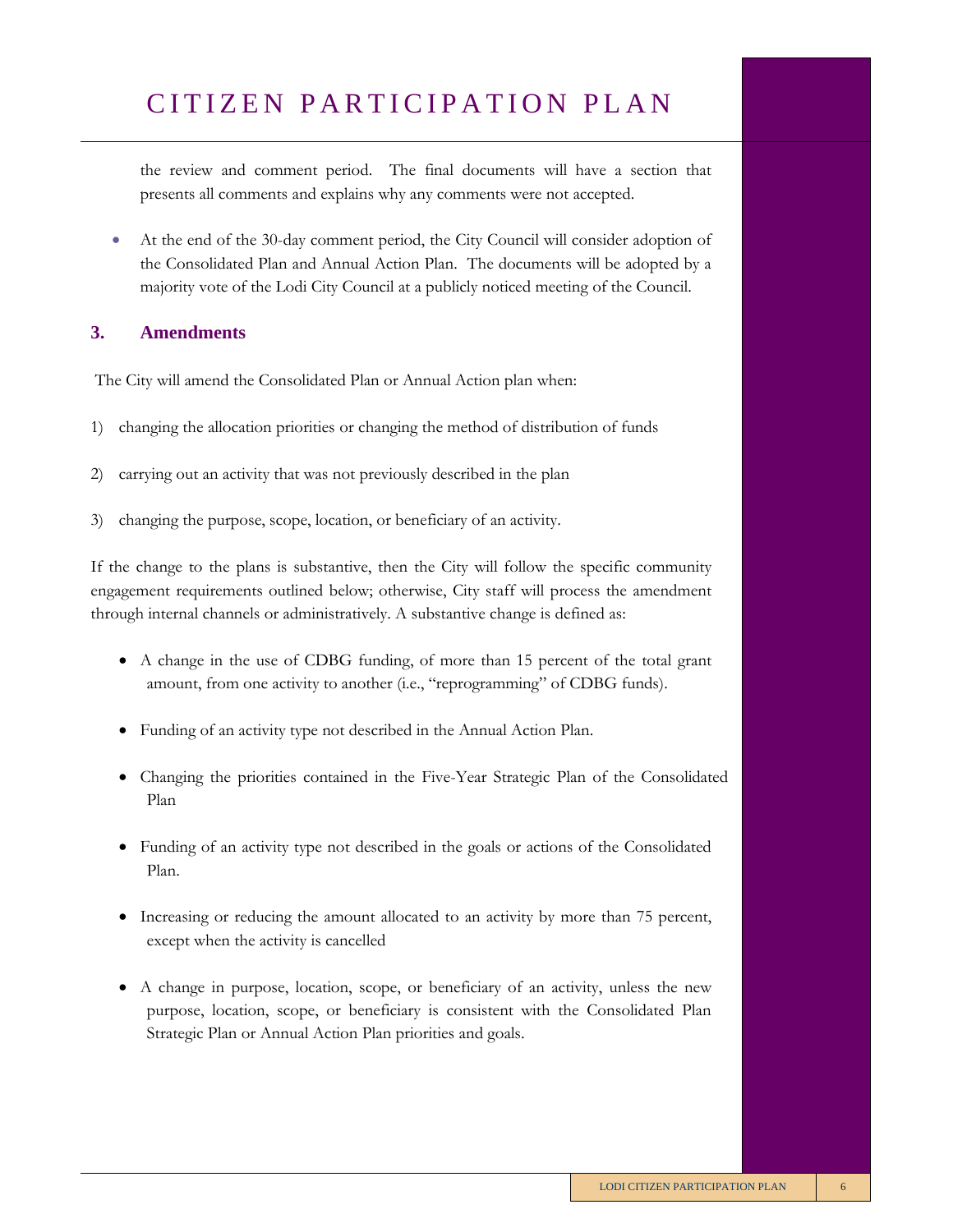There must be reasonable notice of a proposed Substantial Amendment so that residents will have an opportunity to review it and comment on it. Notice and opportunity to comment will be made according to the following procedures

- Notice of the 30-day public review and comment period for the draft Substantive Amendment will be published no later than on the first day of the 30-day public review period (See Section III (C) Forms of Public Notice for more details)..
- A written description of the proposed Substantial Amendment will be made available to the public for at least 30 days prior to submittal of the amendment to HUD. Copies of the draft will be made available at no cost and within seven working days of a request. Also, copies will be available at the locations indicated in this Citizen Participation Plan under Section III (C) Forms of Public Notice.
- A public meeting regarding the proposed Substantial Amendment may be held for the purposes of gathering public input but is not required.
- In preparing a Final Substantial Amendment, careful consideration will be given to all comments and views expressed by the public, whether given as verbal testimony at a public meeting or submitted in writing during the review and comment period. The Final Substantial Amendment will have a section that presents all comments, plus explanations why any comments were not accepted.

### C. CONSOLIDATED ANNUAL PERFORMANCE REPORT

Every year, the City of Lodi must submit to HUD a Consolidated Annual Performance and Evaluation Report (CAPER) within 90 days of the close of the program year. In general, the CAPER must describe how funds were actually used and the extent to which these funds were used for activities that benefited low- and moderate-income people. The following steps outline the opportunities for public involvement in the CAPER:

- Publicly notice and provide a 15-day review and comment period where a draft of the CAPER will be made available to the public.
- Publicly notice and conduct a public hearing before the Mayor and City Council prior to adoption of the CAPER for purposes of both gathering citizen input and for Council to approve the CAPER.
- The public notices will identify a 15-day public review and comment period for the draft CAPER and the public hearing. The timing of the noticing is defined in Section III (C) Forms of Public Notice.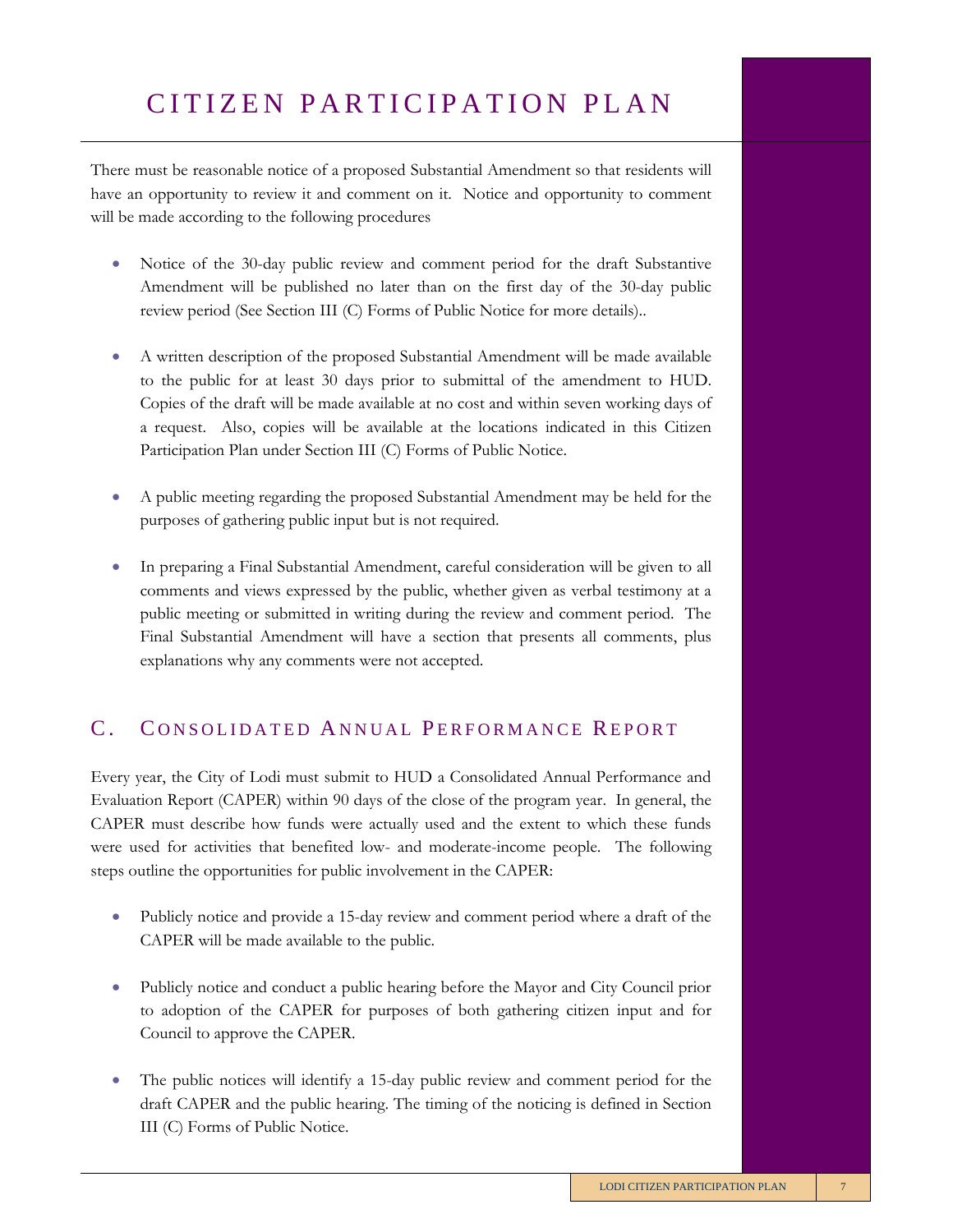- Should further opportunities for public input be needed, the City may publicly notice and conduct an additional public meeting with the Lodi Improvement Committee. Noticing for these meetings will follow the usual noticing requirements for the Lodi Improvement Committee.
- During the 15-day public review period, the document will be available for review at the locations specified in Section III (C) Forms of Public Notice.
- In preparing a Final CAPER, careful consideration will be given to all comments and views expressed by the public, whether given as verbal testimony at a public hearing or submitted in writing during the review and comment period. The Final CAPER will have a section that presents all comments, plus explanations why any comments were not accepted.
- The CAPER will be adopted by a majority vote of the Lodi City Council at the public hearing.

### **III. PUBLIC NOTICE**

#### A. PUBLIC NOTICE REQUIREMENTS

There shall be advanced public notice once a federally required document is available, such as the Proposed Annual Action Plan or Five-Year Consolidated Plan, any proposed Substantial Amendment to the Action Plan or Consolidated Plan, and the Consolidated Annual Performance and Evaluation Report (CAPER).

In addition, there shall be advanced public notice of all public hearings and all public meetings such as the City Council and other City committee and commission meetings relating to the funds or planning process covered by this Citizen Participation Plan.

### B. "ADEQUATE" PUBLIC NOTICE

An adequate public notice period for additional activities of which there is no specific timeline provided above, will be considered "timely" when it is given with enough lead-time for the public to take informed action. The amount of lead-time can vary, depending on the event. The content of notices will give residents a clear understanding of the event being announced. The City has the discretion to modify the minimum public notice periods described above to be for less time, if the circumstances are justified while still allow time for public input.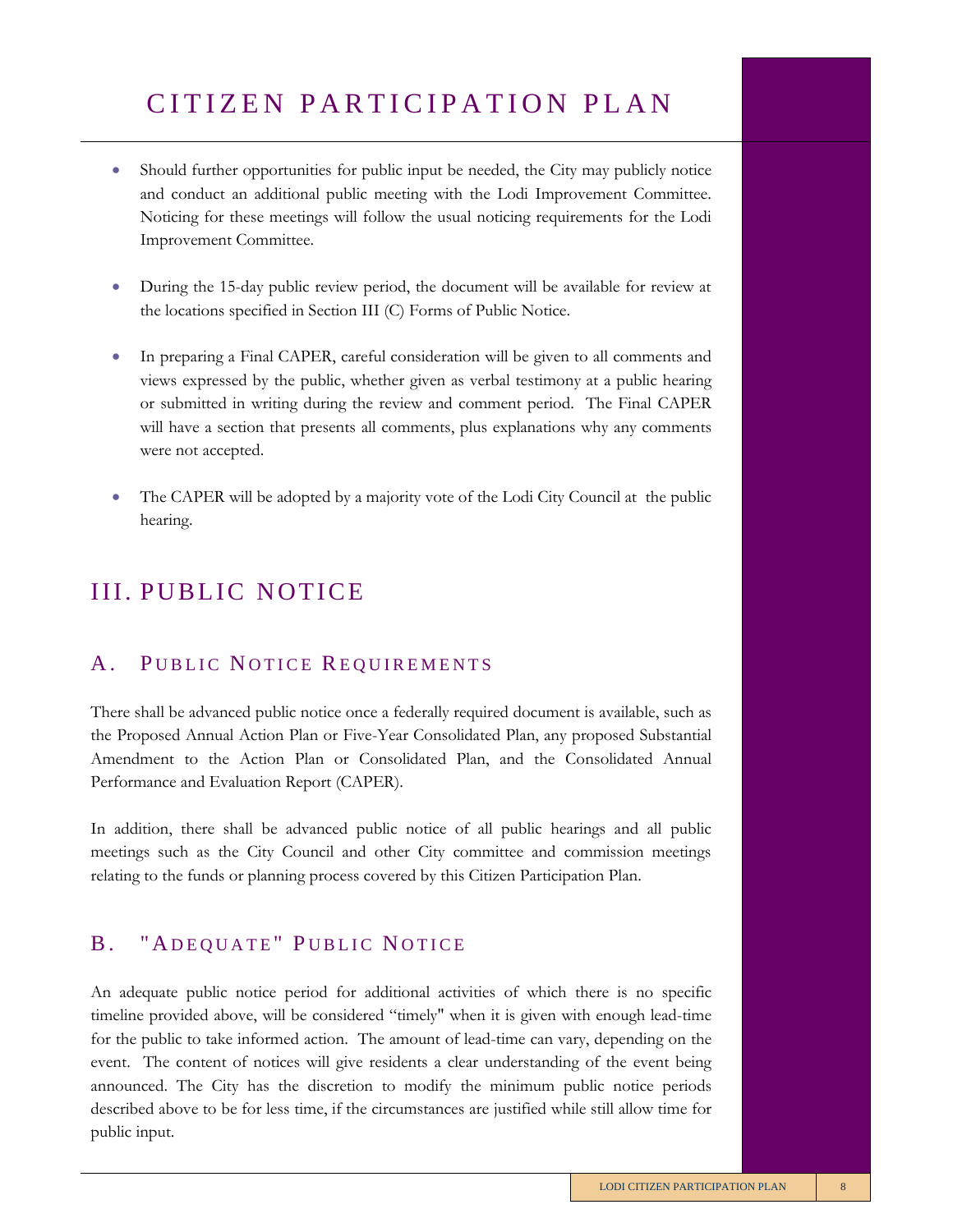#### C. FORMS OF PUBLIC NOTICE

Lodi City staff will ensure adequate advance notice at least 14 days prior to all public meetings and hearings. Adequate noticing will include:

- Printing notices in the *Lodi News-Sentinel*
- Posting notices at City Hall.
- And posting notices on Lodi's website ([www.lodi.gov\)](http://www.lodi.gov/)

Lodi City staff will ensure adequate notice for the 30-day public review period and 15-day public review periods of draft documents on the first day of the 30-day/15-day public comment period. Adequate noticing will include:

- Printing notices in the *Lodi News-Sentinel*
- Posting notices at City Hall.
- Posting notices on Lodi's website ([www.lodi.gov\)](http://www.lodi.gov/)

The City may use additional means of outreach to help disseminate notice of these activities, such as through the City's social media outlets, neighborhood groups, email blasts, and local committees

For all other types of activities, adequate notice will be practiced as provided in Section III B. "Adequate" Public Notice above.

## IV. PUBLIC HEARINGS AND PUBLIC **MEETINGS**

Public hearings are required by law in order to obtain the public's views, and to provide the public with the City's responses to public questions and proposals.

HUD laws require a minimum of two public hearings, including at least one hearing about community needs, and one public hearing to assess how funds were spent during the previous program year.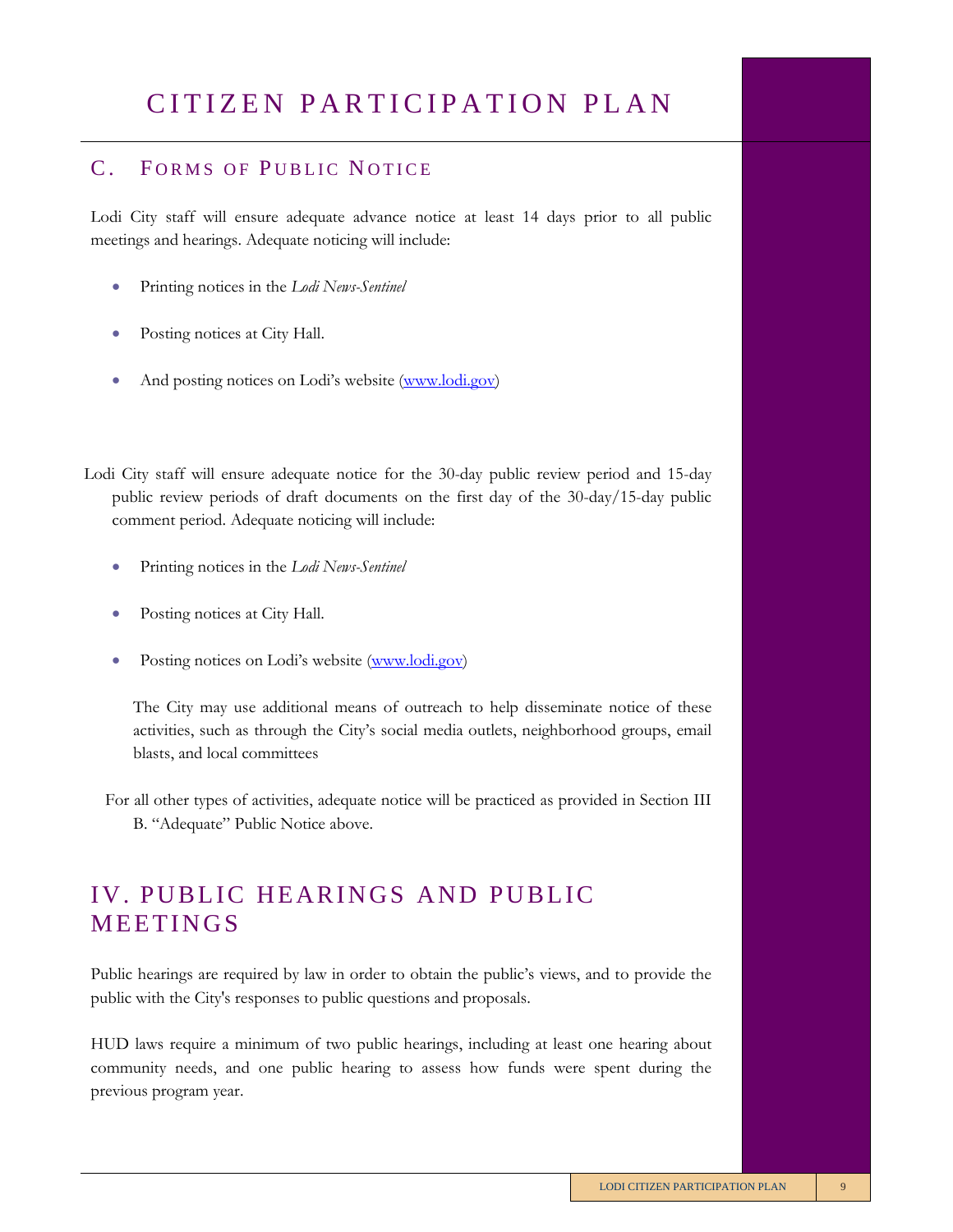Public hearings will be held only after there has been adequate notice as described in the Public notice part of this Citizen Participation Plan 14 days prior to the public hearing. Public hearings will usually be held in the evening or at a time convenient to most residents, especially those who might benefit from the use of funds.

Public hearings may be held at the City Council Chambers (Optional: or other public facility which is accessible by public transportation and accessible to all persons; or maybe be held virtually. The final approval and adoption of the Annual Action Plan, Five-Year Strategic Plan, and CAPER will be conducted at City Hall. All locations must be accessible to people with disabilities, and provisions will be made for people with disabilities when requests are made at least five working days prior to a hearing. Translators will also be provided for people who do not speak English when requests are made at least five working days prior to a hearing.

A public meeting is different from a public hearing in that they do not have to be noticed like a hearing and they can be on consent or regular agenda item. All other requirements discussed above for public hearing apply to a public meeting. (Optional: For each public hearing, staff will make a request to City Council for the setting of a public hearing. The request will be made at a City Council meeting and will be noticed and agenized pursuant to the City's usual noticing and agenda requirements for typical council action.)

### V. PUBLIC ACCESS TO INFORMATION

As required by law, the City of Lodi will provide the public with reasonable and timely access to information and records relating to the data or content of the Consolidated Plan, as well as the proposed, actual, and past use of funds covered by this Citizen Participation Plan. The City will also provide reasonable public access to records about any uses of these funds during the previous five years.

Also, as required by law, the City will provide the public with reasonable and timely access to local meetings relating to the proposed or actual use of funds (such as City Council meetings, Planning Commission meetings, and other City committee and commission meetings, etc.)

#### A. CONSOLIDATED PLAN DOCUMENTS

Consolidated Plan documents include the Annual Action Plans, the Five-Year Consolidated Plan, and Consolidated Annual Performance Evaluation Report (CAPER) as well as substantial amendments to either the Annual Action Plan or the Five-Year Strategic Plan, Consolidated Annual Performance and Evaluation Reports, and the Citizen Participation Plan.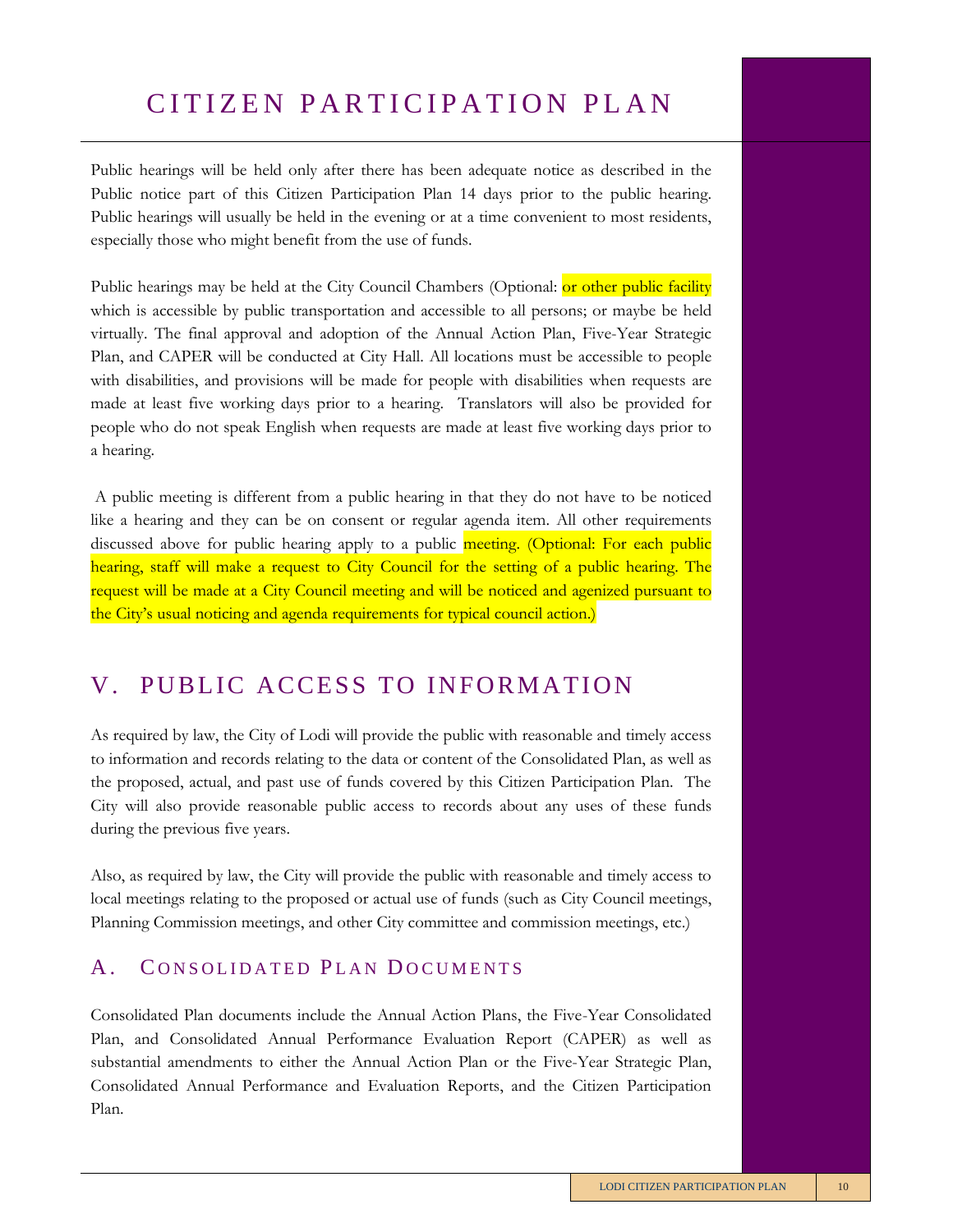#### B. AVAILABILITY OF CONSOLIDATED PLAN **DOCUMENTS**

In the spirit of encouraging public participation, copies of Consolidated Plan documents will be provided to the public at no cost and within seven days of a request. These materials will be available in a form accessible to persons with disabilities, when requested.

#### C. LOCATION OF DOCUMENTS

Consolidated Plan documents will also be available at the following locations during their respective review periods:

- City Hall -- 221 W. Pine St. -- (209) 333-6800
- The City's website, at www.lodi.gov

Copies of the final and draft versions of the documents will be available at City Hall.

### VI. TECHNICAL ASSISTANCE

City staff will work with organizations and individuals representative of low- and moderateincome people who are interested in submitting a proposal to obtain funding for an activity. All potential applicants for funding are encouraged to contact City staff for technical assistance before completing a proposal form.

Specifically, the City of Lodi will provide up to 20 hours per year of technical assistance to organizations and individuals that represent low- and moderate-income persons. This technical assistance may include:

- Publishing instructions on how to fill out forms/applications;
- Conducting workshops to explain: (1) the process for submitting proposals and (2) federal and local requirements;
- Providing comments and advice on the telephone or in meetings; and
- Reviewing and commenting on draft proposals.

The City will also provide ongoing assistance to CDBG-funded agencies as needed to help them maintain their eligibility for full funding. The City may provide additional (beyond 20 hours) technical assistance if, in the opinion of the City Manager, staff time is available.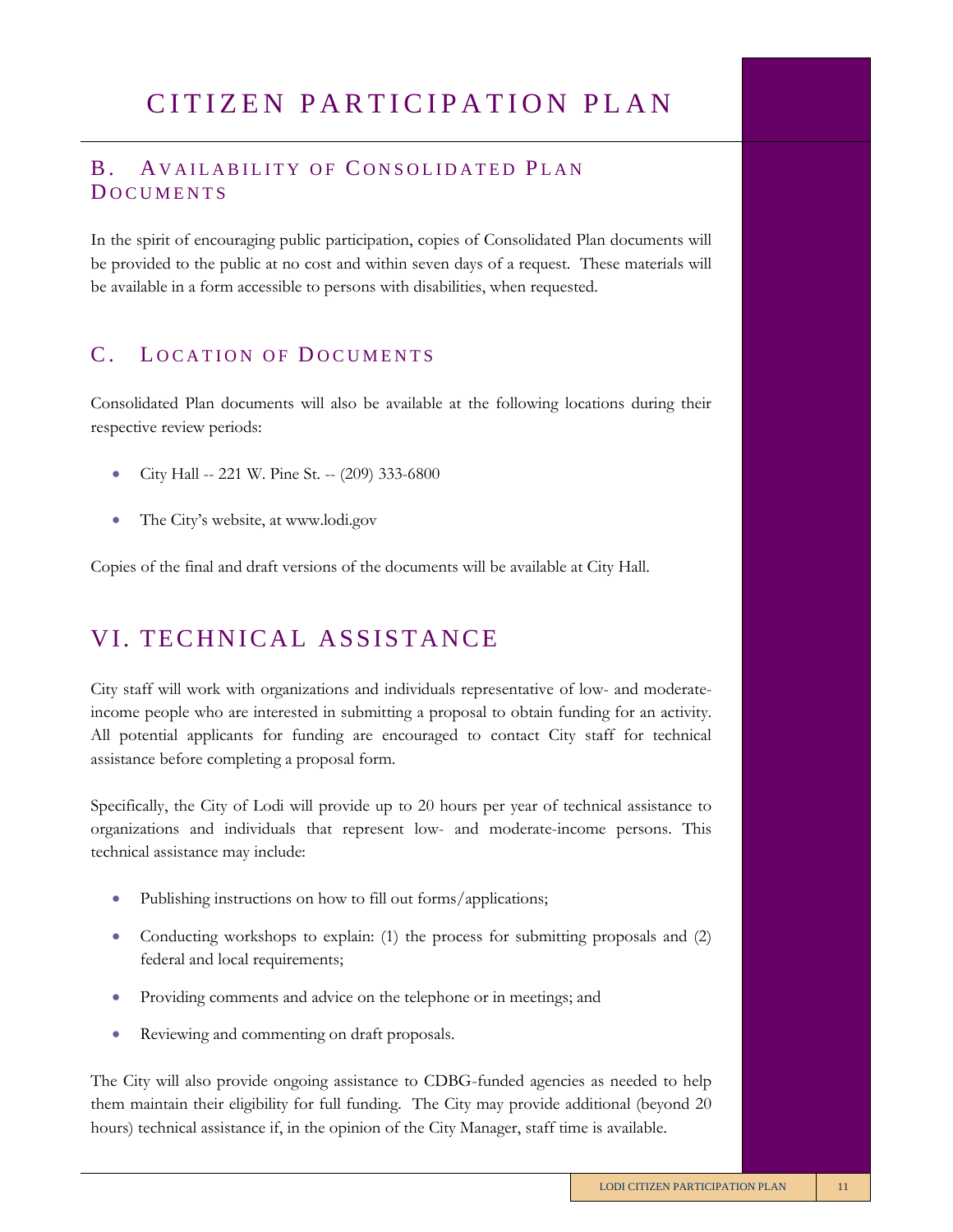### VII. COMMENT AND COMPLAINT **PROCEDURES**

The City of Lodi will provide a period of at least thirty (30) days to receive comments on the draft Consolidated Plan and on any substantial amendments. The 30-day period may start on the date the document is available to the public. The City must also provide public notice regarding the availability of documents and the dates of the 30-day comment period.

For performance reports, the City will provide at least fifteen (15) days to receive public comments.

The City will consider all comments received. The City will respond to all complaints, in writing, within fifteen (15) days. All comments and responses will be attached to each document.

### VIII. ACCOMMODATION OF PERSONS WITH SPECIAL NEEDS

The City complies with the Americans with Disabilities Act and will make accommodations for persons with special needs. Public hearings may be held at the City Council Chambers or at other public facility which is accessible by public transportation, or a virtual meeting; all meetings are to be accessible to all persons. The final approval and adoption of the Annual Action Plan, Five-Year Consolidated Plan, and CAPER will be conducted at City Hall. All of these locations must be accessible to people with disabilities, and provisions will be made for people with disabilities when requests are made at least five working days prior to a hearing. Translators will also be provided for people who do not speak English when requests are made at least five working days prior to a hearing.

## IX. DECLARED EMERGENCY - EXPEDITED **PROCESS**

In the event of a declared city-wide, state-wide or national emergency (as proclaimed by the Mayor, Governor, or President of the United States), it may be necessary for the City to amend its Consolidated Plan or Annual Action Plan to allocate emergency grant funding to provide an urgent response to emergency needs. The City may reduce its document review and comment period to no less than 5 days and would hold all public meetings or hearings virtually to provide opportunity for public comment on the amendments. The City may also reduce the noticing period for a public hearing or public document release to no less than 48 hours and would limit notice to no less than one medium, such as the City's website, social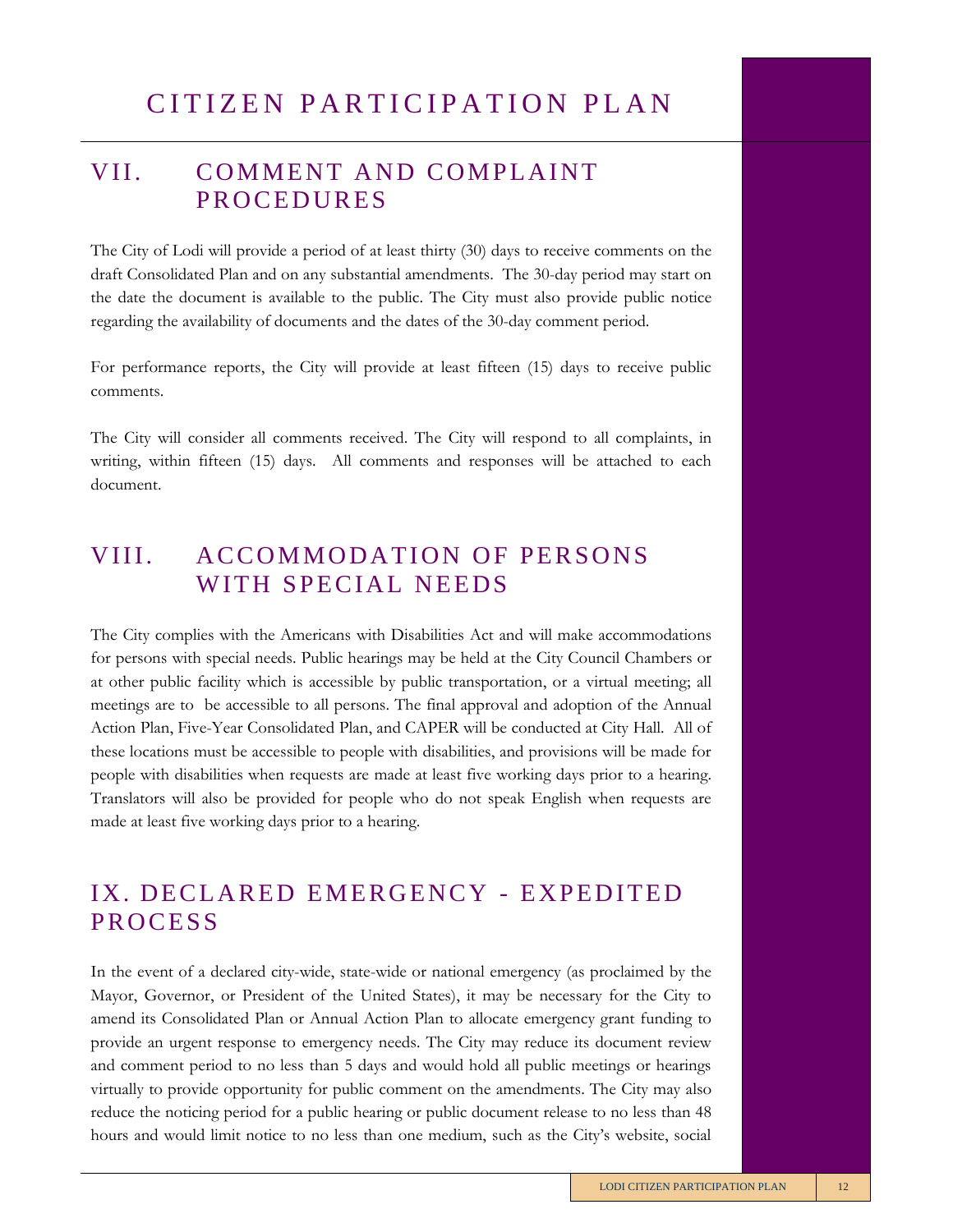media, or newspaper, depending on what communication method is available and likely to have the broadest reach to residents. The City may also reduce the number of public hearings and public meetings, to just one public hearing in order to expeditiously move forward with funding that would provide relief to urgent community needs.

None of the above expedited process are intended to violate any local, state, or national laws that could come about during or after the emergency. In which case, the City would modify its above expedited processes to be consistent with any local, state, or national laws.

### XI. ANTI-DISPLACEMENT

If, as a result of a program activity, any residential displacement and relocation must occur, the City of Lodi ensures that it will develop an Anti-Displacement and Relocation Plan in connection with that project in accordance with federal regulations. Specifically, the City will comply with the anti-displacement and relocation requirements of the Uniform Relocation Act and the Housing and Community Development Act of 1974, as amended, and implementing regulations at 24 CFR Part 42.

### XII. GLOSSARY

**Annual Action Plan:** This document allocates one year's funding (entitlement and program income) to specific projects and activities for the CDBG program. It is submitted to HUD 45 days prior to the start of the City's fiscal year and is developed in accordance with federal regulations (24 CFR Part 91).

**Program Year:** The "program year" chosen by the City of Lodi is July 1<sup>st</sup> through June 30<sup>th</sup>, which is the same as the City's fiscal year.

**Citizen Participation Plan:** This plan is prepared to facilitate and encourage public participation and involvement in the Consolidated Plan process and the City's CDBG program, especially by low and moderate-income persons. The plan identifies the public participation requirements as identified by federal regulations (24 CFR Part 91).

**Community Development Block Grant (CDBG) Program:** This is a federal grants program administered by the U.S. Department of Housing and Urban Development (HUD). The program allocates money to eligible cities and counties throughout the nation to assist low and moderate-income households and neighborhoods. The grant program may be used for such activities as housing rehabilitation, affordable housing assistance, community services, and community development activities such as the construction or rehabilitation of community facilities and economic development.